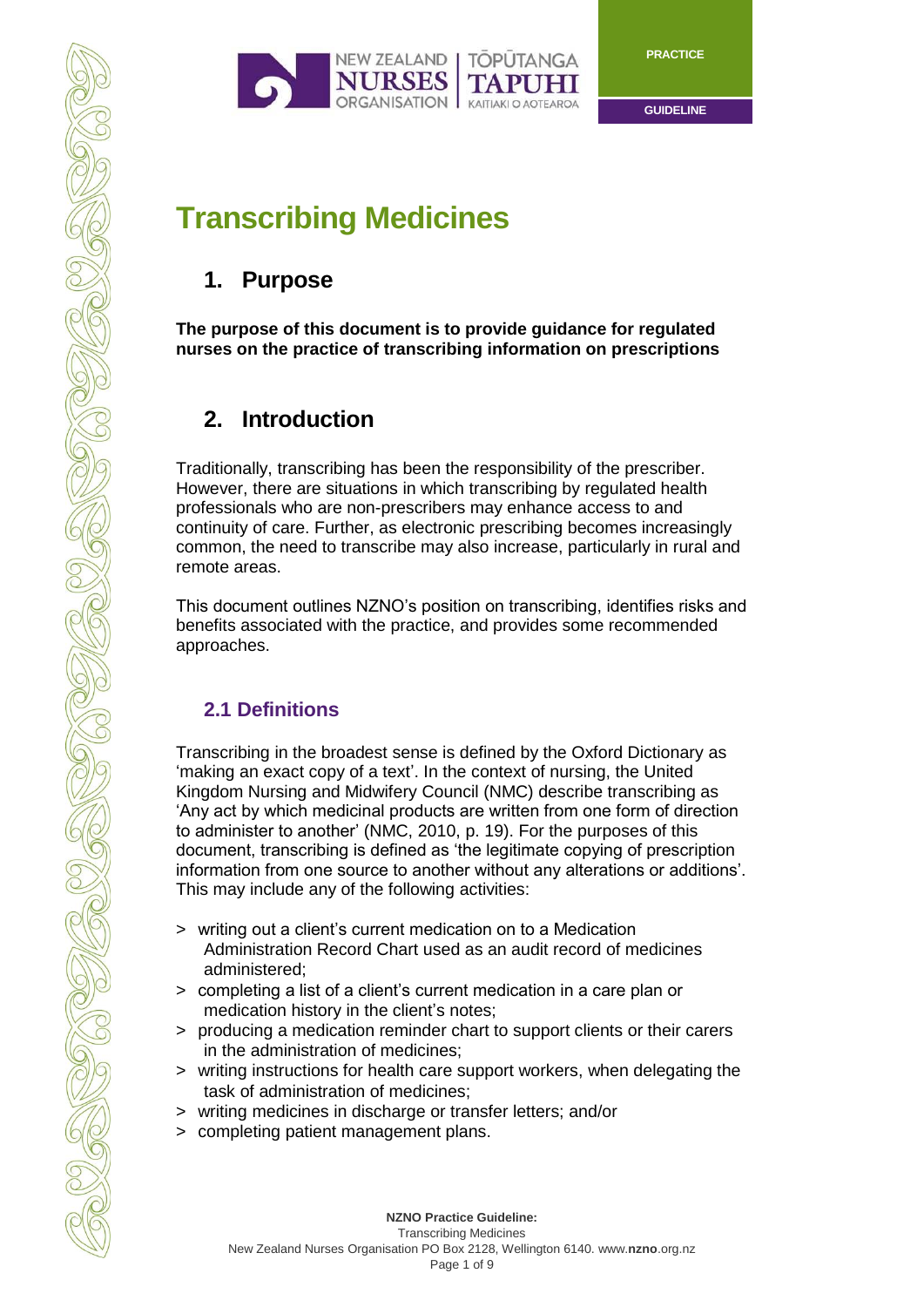It is important that transcribing is not confused with prescribing. Prescribing is described as the process of information gathering, clinical decisionmaking, communication and evaluation which results in the *initiation*, *continuation*, *adjustment*, or *cessation* of medicinal treatment (Nursing and Midwifery Board of Australia, 2013) and is restricted to health practitioners with recognised prescribing authority working within their defined scope of practice.

Transcribing should also not be confused with **prescribing by proxy**, ie. assessing a patient, deciding what medicines are needed, generating a script and then getting a prescriber to sign it. NZNO does not support prescribing by proxy due to the risks involved for the patient, nurse and prescriber. If a nurse wishes to prescribe, then the nurse needs to undertake the education required by Nursing Council to include prescribing in their scope of practice.

### **3. NZNO position on transcribing**

NZNO does not support the routine practice of transcribing. However, NZNO believes transcribing is an appropriate activity within the scope of nursing practice in certain circumstances (as outlined above). Where appropriate guidance, education, policies and procedures are in place, nurses and midwives may safely transcribe. NZNO recommends any transcribing that has taken place be signed off as soon as practicable by the prescriber currently responsible for the patient. NZNO reminds nurses they are accountable for their practice at all times, including when transcribing.

In some situations a nurse may be asked by a patient or patient's family to provide a list of currently prescribed medicines. Copying a list of medicines from one form to another is considered a form of transcribing, even where dose, frequency and other information may not be copied. If requested to provide such a list, NZNO recommends the nurse follow the procedures outlined in this document and ensure their employer has a working policy in place to guide practice. Nurses must remain aware of their responsibilities and accountability at all times.

Photocopying a Medication Administration Record Chart is not transcribing.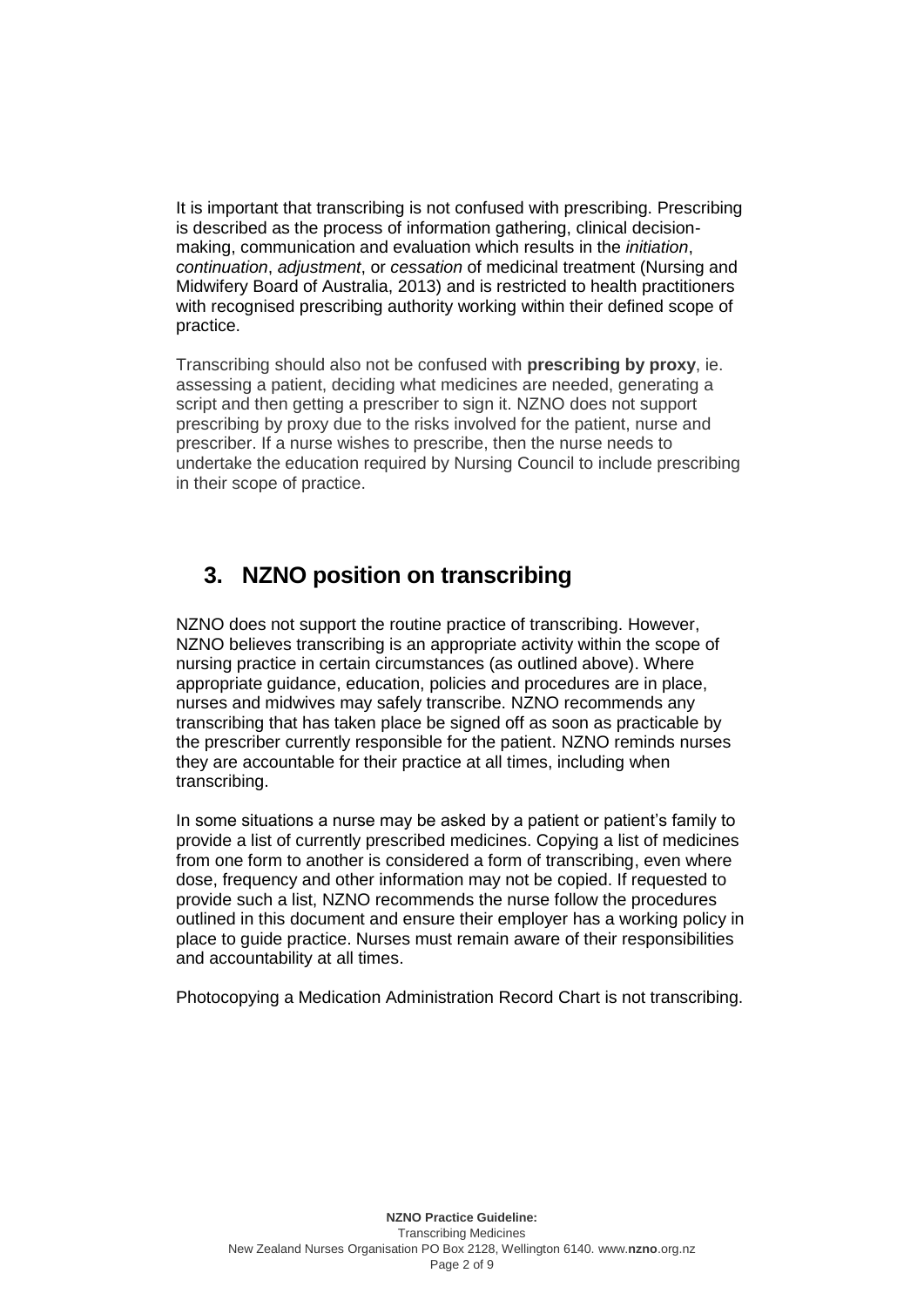# **4. Risks of transcribing**

The primary risk of transcribing is that an error or errors occur in the transcription process, resulting in an incorrect medicine being administered to a person. This may result in serious harm or even death.

Risk factors for errors in transcribing include:

- > the greater the number of medicines to transcribe (9 or more), the greater the risk of error (Ben-Yehuda et al., 2011)
- > the greater the length of stay (13 days or more), the greater the risk of error (Ben-Yehuda et al., 2011).

Among studies of medication errors, transcribing errors were among the least likely, although still occurred frequently. A study of 178 medication errors in 192 patients in an emergency department showed 53.9 per cent of errors were prescribing, 34.8 per cent administering, 10.7 per cent transcribing and 0.6 per cent dispensing (Patanwala, Warholak, Sanders & Erstad, 2010). Another large study in Iran found 73 per cent of prescribing orders were incomplete, 33 per cent of errors were administration errors, 15 per cent were transcribing errors, and 1.4-2.2per cent were dispensing errors (Saghafi & Zargarzadeh, 2014).

An Auckland study of handwritten lists of medicines on discharge summaries identified 0.8 errors per surgical discharge summary and 1.42 errors per medical summary (McMillan, Allan & Black, 2006) and a similar study in Australia found 12.1 per cent of handwritten and 13.3per cent of electronic discharge summaries contained medication errors (Callen, McIntosh & Li, 2010). Both studies further confirm error risks exist in transcribing practice.

The transcriber must ensure the medicines they are transcribing are the most current and up to date available – referring to the medicines reconciliation may be required (see appendix two for further information on medicines reconciliation).

# **5. Benefits of transcribing**

The primary benefits of transcribing are to improve timely access to care, improve patient education, and maintain continuity of care. Where a prescriber is not immediately available to transcribe medicines, such as in home care or community settings, the nurse may facilitate timely care including education, admission or discharge through transcribing. Specific examples within primary health care where transcribing can be seen as particularly helpful for nurses and clients include:

- > diabetes sick day management;
- > aspects of INR /Warfarin management (some of this is covered under standing orders);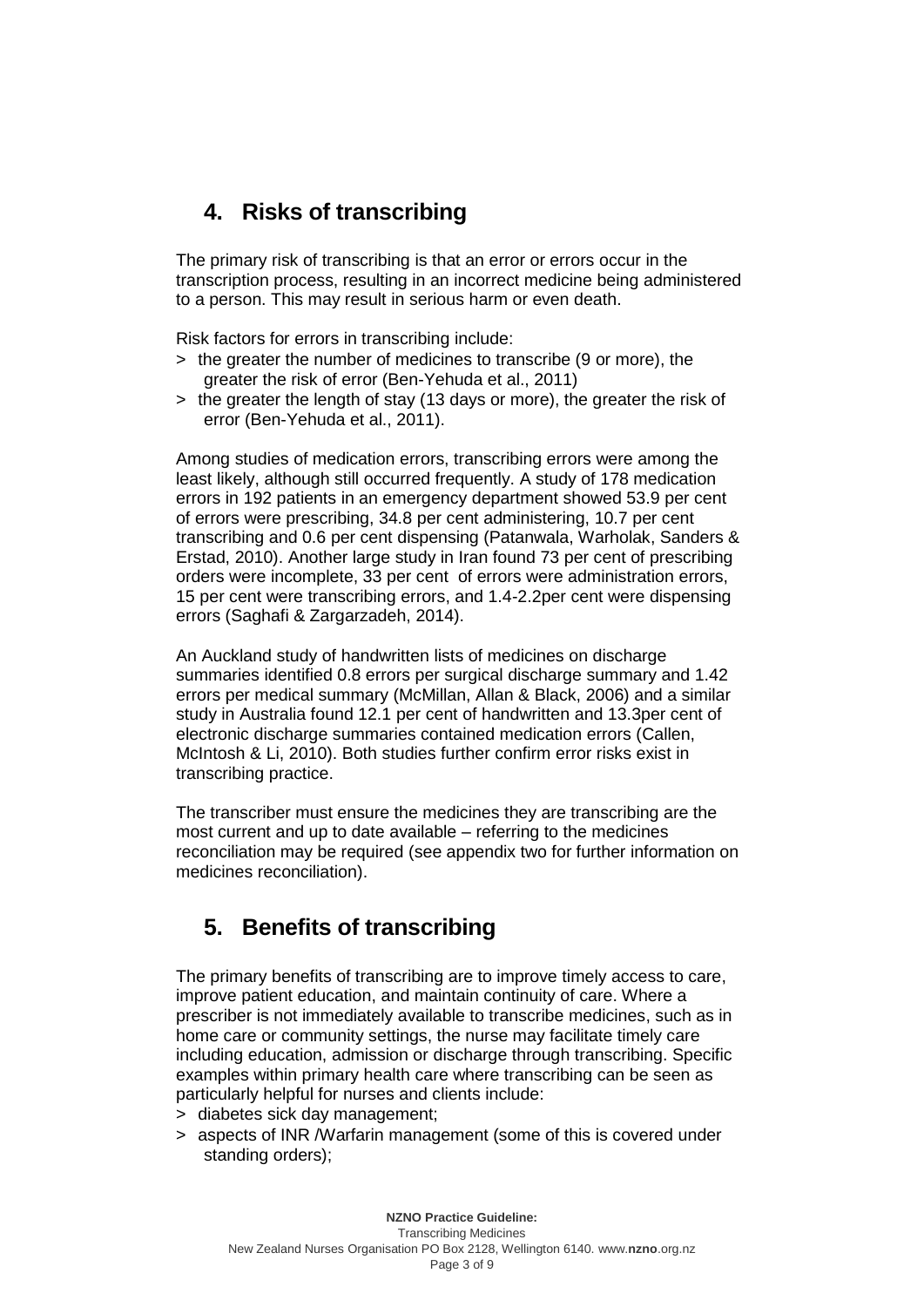- > where insulin initiation and titration is being managed;
- > within nurse clinics;
- > nurse outreach clinics;
- > rural nursing care.

### **6. Process of transcribing**

The following outlines a recommended policy and procedure for transcribing. Individual settings may wish to use this as a template and adapt it for local use.

- 1.Background
	- a. Why transcribing may be required
- 2.Definition
- 3.Scope
	- a. Who is covered by the policy/procedure
- 4.Sources of information permitted for transcribing
	- a. eg, original prescription/repeat prescription/dispensed item label/patient held record/fax or electronic communication from prescriber/discharge prescription

NB. As noted above, it is essential to ensure the medicines being transcribed are the most current and up to date available and referring to the medicines reconciliation record may be necessary.

- 5.Groups authorised to transcribe
	- a. eg, registered nurses, registered midwives, enrolled nurses within certain contexts eg. primary health care, aged and residential care.
- 6.Competency training and assessment for transcribing
	- a. What specific training must the practitioner complete (if any) and who assesses their competence
- 7.Process for transcribing
	- *a.* If the information from any source is unclear, then this should be clarified with and countersigned by the prescriber currently responsible for the patient before transcription, or before any medication administration, or before any medication administration is withheld.
	- b. Changes may not be made based on unsolicited information provided by the patient, family member or carer (transcribing is not medicines reconciliation).
	- c. The following information should be present on any information needing to be transcribed:
		- i. Patient's name and address
		- ii. NHI number
		- iii. Date of birth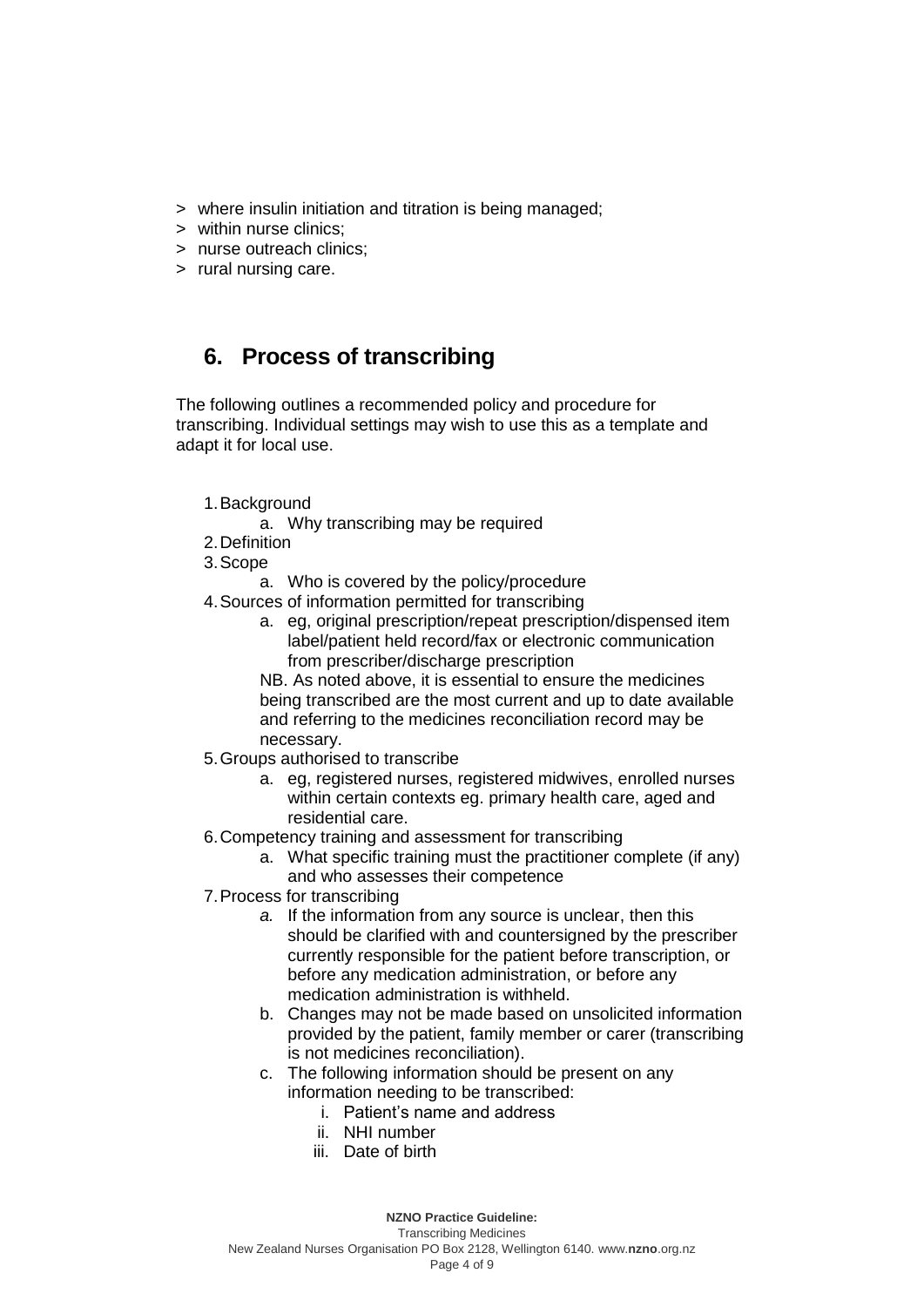- iv. Name and location of prescriber
- v. Any known medication allergies
- d. Entries should be completed in black ink and CAPITALS should be used for drug names. All prescribed/dispensed medicines should be included – including topical and any other medications (e.g. vitamins, self-purchased products, over-the-counter medications). Where a dose requires writing the number of tablets (eg, compound preparations) write the dose in words and not figures, ie, 'TWO' not '2'.
- *e.* Where the style of recording chart requires it, write out the frequency in words and not figures, eg, THREE TIMES A DAY or THREE x DAILY, not 3 x daily or 3 times a day. See appendix one for commonly used abbreviations that should be written in full when transcribing for a patient or health care support worker.
- f. Medication transcribing should include the following information as it appears on the original prescription/repeat prescription/dispensed item label/patient held record/fax or electronic communication from prescriber/discharge prescription:
	- i. The medication name
	- ii. The form it appears in, eg, tablet, capsule, solution
	- iii. The strength, eg, 100mg
	- iv. The dose, usually as the number of tablets or capsules
	- v. The frequency, eg, twice a day
	- vi. The date of the prescription
	- vii. Any additional directions or information, eg, to be taken with food
- g. Do not abbreviate medication names or directions
- h. Write a zero on front of a decimal point for clarification, eg,. 0.25mg not .25mg. Be particularly cautious with the use of decimal points.
- i. When a medication is prescribed to be taken 'as directed', clarity as to what this actually means must be sought from the prescriber.
- j. The date, time, name and designation of the person transcribing should be noted on the new document.
- k. The transcription should be independently double-checked by a second regulated health practitioner where possible and their name, designation and the date and time noted on the new document.
- l. Where possible, the transcription should be sighted and confirmed by the prescriber currently responsible for the patient.
- m. Where transcription is occurring from one Medication Administration Record Chart to another, then the original document should be cancelled by drawing a diagonal line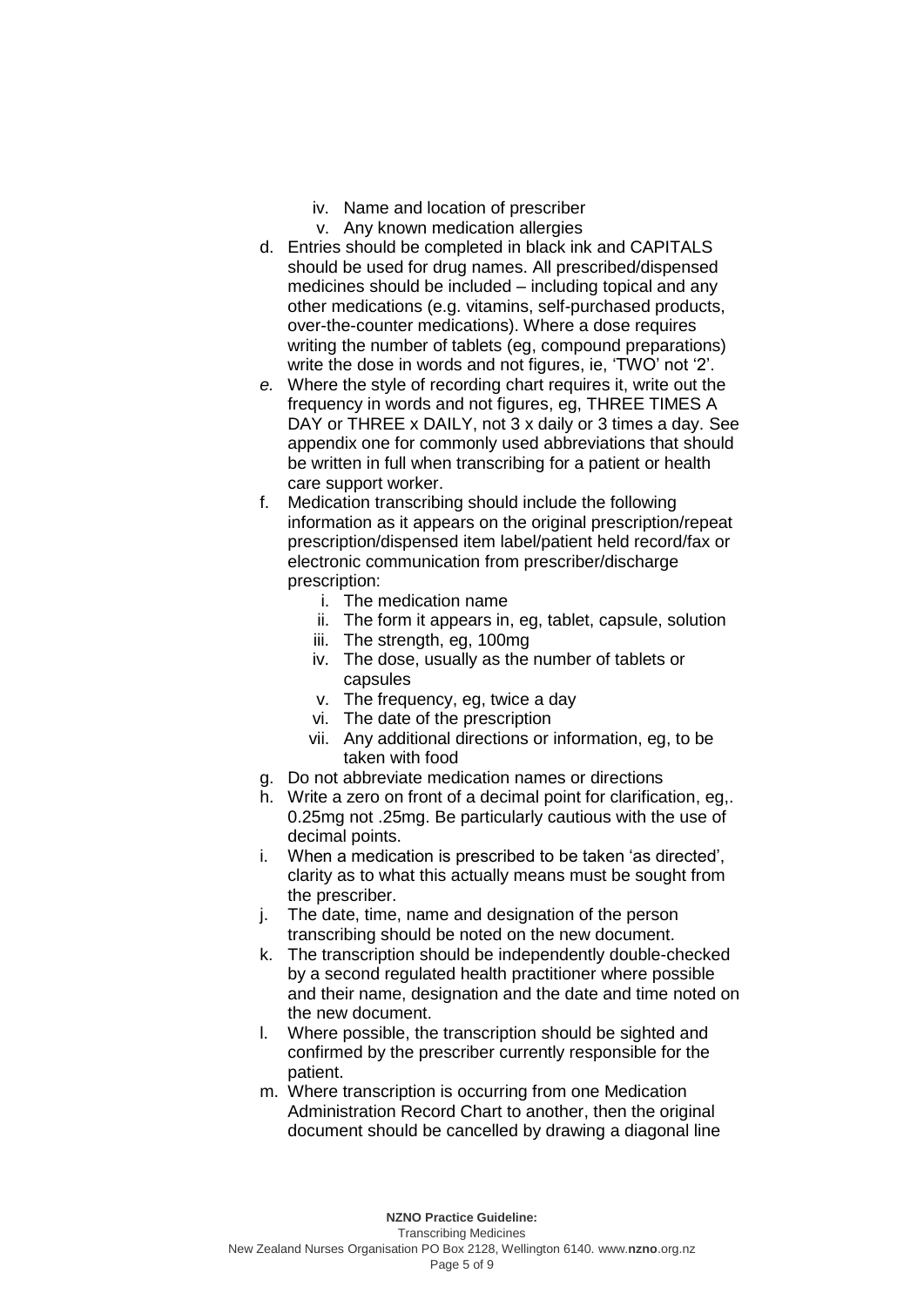across it and writing 'Re-written' and signing and dating the sheet.

- n. In situations such as InteRAI transcribing or transcribing from the Medication Administration Record to a patient education sheet, the following should be included: 'these drugs are transcribed from xxx, and, as such, are not a legal prescription. When administering medications or making clinical decisions the original prescription should be used'
- 8.A regular audit of transcribing practice should be undertaken. NZNO recommend this be done three monthly for the first year and then annually.

#### **Appendix 1 – useful abbreviations and information**

(Health Quality & Safety Commission, 2012)

The following abbreviations can be commonly found on prescriptions. When transcribing these for a patient or a health care support worker, NZNO recommends they are written in full.

- $> ac = \text{before food}$ :
- $\ge$   $cc =$  with food:
- > pc=after food
- > mane = morning;
- $>$  midi = midday;
- $>$  nocte = night;
- $>$  q4h = every four hours;
- $>$  q6h = every six hours;
- > q8h = every eight hours;
- $>$  q12h = every twelve hours;
- $>$  BD / bd = twice a day;
- $>$  QID / gid = four times a day;
- $> TDS / tds = three times a day; and$
- $>$  PRN / prn = when required.

Twice a day should be approximately 12 hourly and three times a day every eight hours.

- > Buc = buccal
- $>$  PR/ pr = rectally
- $> PV / pv = vaqinally$
- $>$  INH / inh = by inhalation
- $>$  RE/LE = right/left eye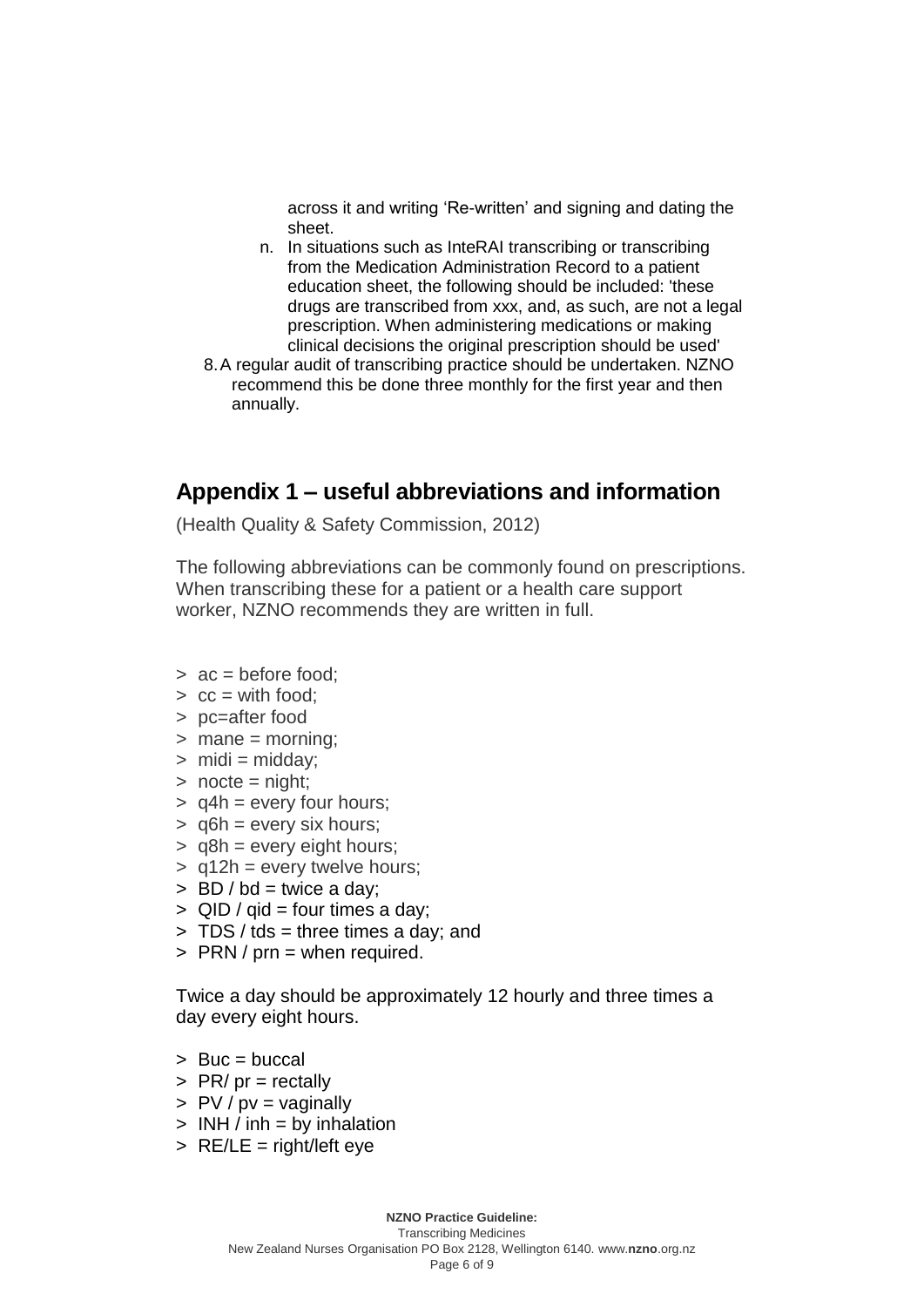- $>$  PO / po = orally
- $>$  TOP / top = topically
- > subling = sublingually
- > subcut = subcutaneously
- > IM = intramuscularly
- > IV intravenously
- $>$  neb = nebuliser
- > nj = nasojejunal
- > PEG = via percutaneous endoscopic gastrostomy
- > NG = via nasogastric tube
- > g/G for grams
- > mg for milligram
- > ml for millilitre
- > microgram = write microgram in full

# **Appendix 2 – glossary**

Medicines reconciliation – an evidence-based process involving three core steps:

- Collecting the most accurate medicines list using at least two different information sources, the primary source being the patient
- Comparing the most accurate medicines list against the current medication chart and clinical notes for any documented changes to medicines
- Communicating any discrepancies (ie. undocumented changes, whether intended or not) to the prescriber to reconcile and action (Health Quality and Safety Commission, 2011)

Prescribing – the process of information gathering, clinical decision-making, communication and evaluation which results in the *initiation*, *continuation*, *adjustment*, or *cessation* of medicinal treatment (Nursing and Midwifery Board of Australia, 2013)

Transcribing – the legitimate copying of prescription information from one source to another without any alterations or additions.

# **References/Resources**

Ben-Yehuda, A., Bitton, Y., Sharon, P., Rotfeld, E., Armon, T., & Muszkat, M. (2011). Risk factors for prescribing and transcribing medication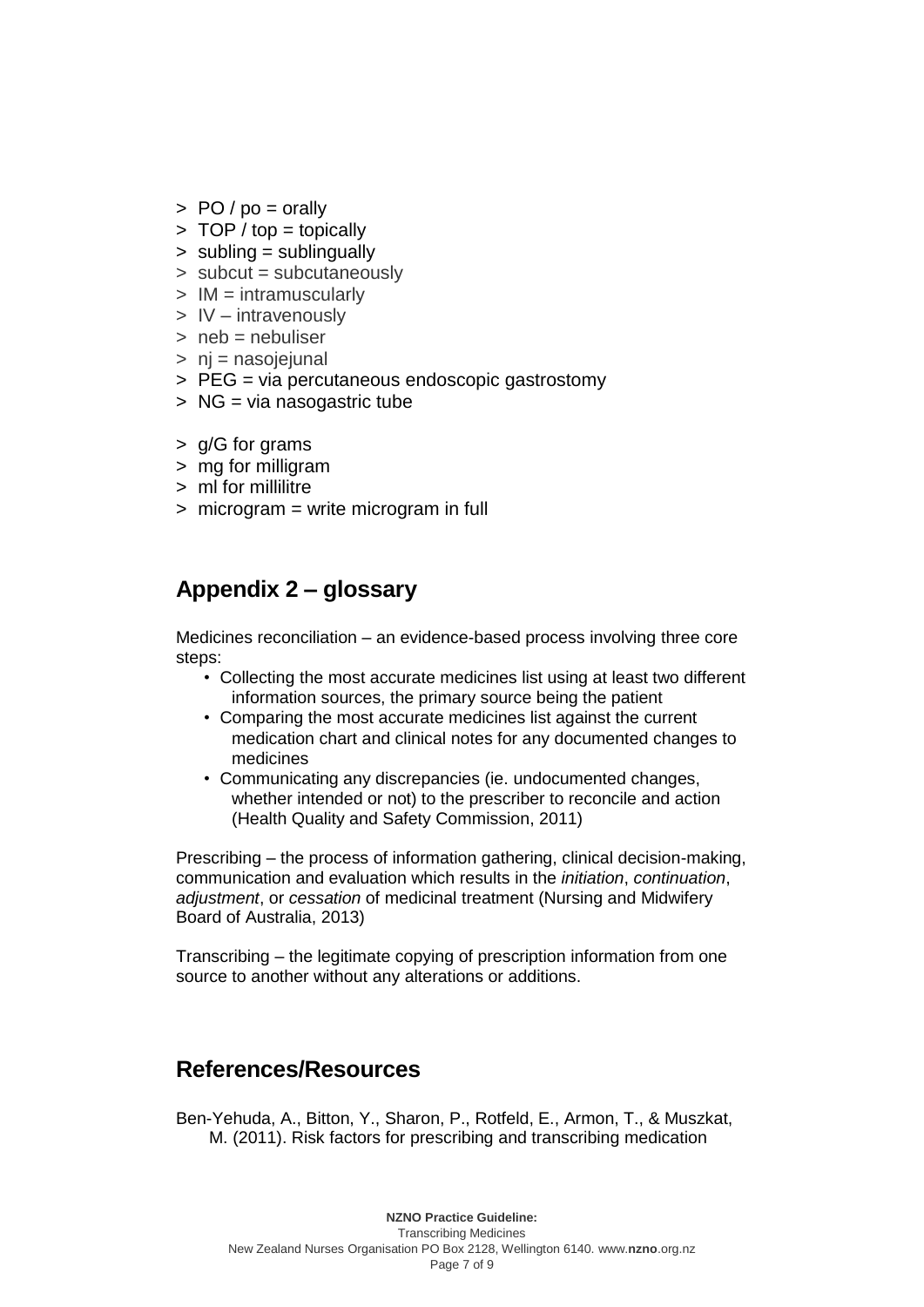errors among elderly patients during acute hospitalization. *Drugs Aging, 28*(6), 491-500.

- Callen, J., McIntosh, J., & Li, J. (2010). Accuracy of medication documentation in hospital discharge summaries: A retrospective analysis of medication transcription errors in manual and electronic discharge summaries. *Int J Med Inform, 79*(1), 58-64.
- College and Association of Registered Nurses of Alberta. (2014). *Medication guidelines.* College and Association of Registered Nurses of Alberta, Edmonton, Canada.
- College of Registered Nurses of Nova Scotia. (2014). *Medication guidelines for registered nurses.* College of Registered Nurses of Nova Scotia, Halifax, Canada.
- Green, D. (2011). *Transcribing.* NHS East and South East England Specialist Pharmacy Services, London, United Kingdom.
- Health Quality and Safety Commission. (2011). *Medicine reconciliation toolkit.* Health Quality and Safety Commission, Wellington, New Zealand.
- Health Quality and Safety Commission. (2012). *National medication chart: User guide.* Health Quality and Safety Commission, Wellington, New Zealand.
- Nursing and Midwifery Board of Australia. (2013). *Nurse Practitioner standards for practice.* Nursing and Midwifery Board of Australia, Melbourne, Australia.
- Nursing and Midwifery Council. (2010). *Standards for medicines management.* Nursing and Midwifery Council, London, United Kingdom.
- McMillan, T. E., Allan, W., & Black, P. N. (2006). Accuracy of information on medicines in hospital discharge summaries. *Internal Medicine Journal, 36*(4), 221-225.
- Morrison, J. (2014). *Medication transcribing policy for pharmacists, nonmedical prescribers and registered nurses working in community hospitals, enhanced care and residential settings.* Worcestershire Health and Care NHS Trust, Worcestershire, United Kingdom.
- Patanwala, A., Warholak, T., Sanders, A., & Erstad, B. (2010). A prospective observational study of medication errors in a tertiary care emergency department. *Annals of Emergency Medicine, 55*(6), 522-6.